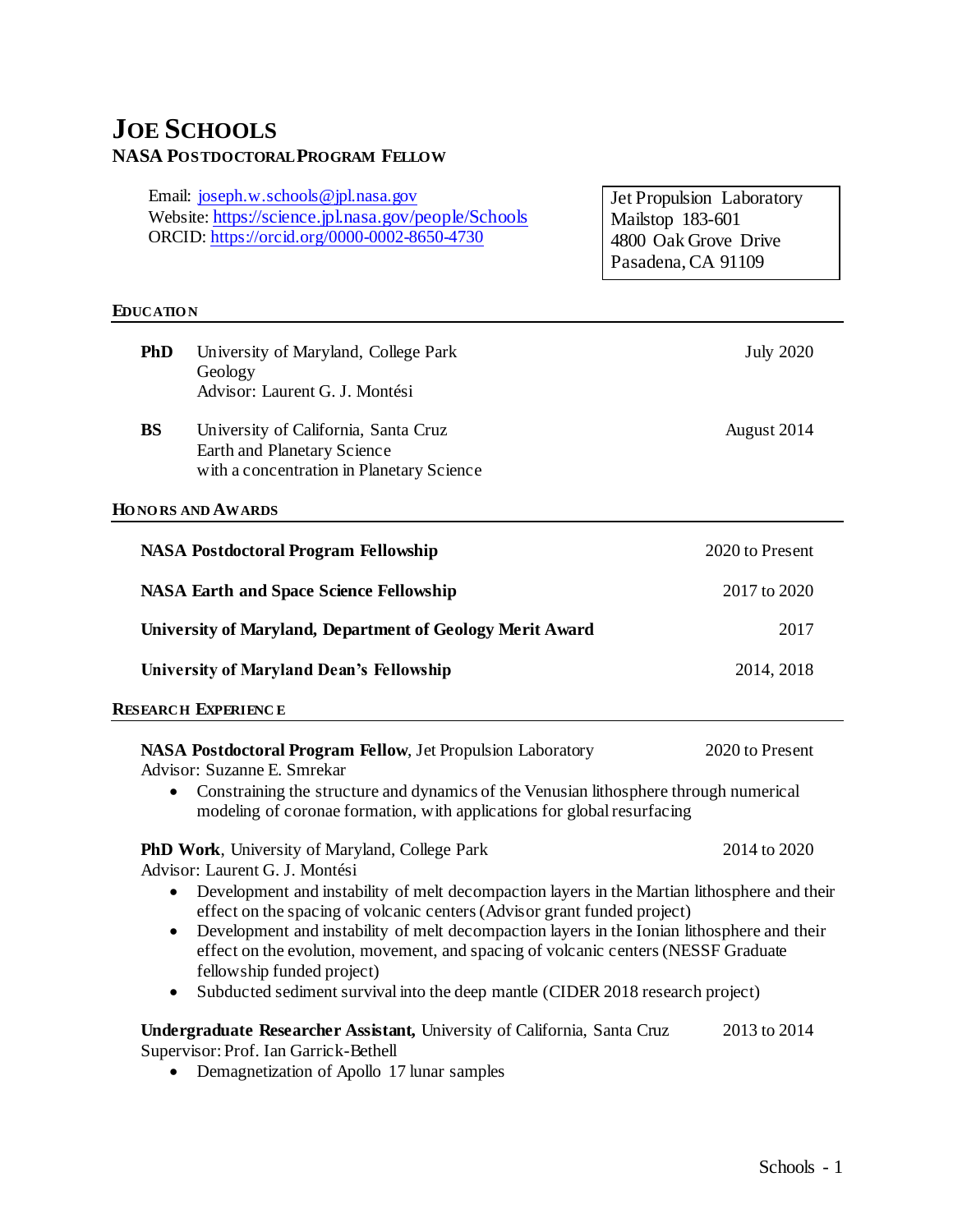# **Undergraduate Students Advised**

Cristy Ho, "Conditions of melt ascent leading to compositions of the Martian surface", Graduated Spring 2019, University of Maryland, College Park

# **University of Maryland**, College Park Fall 2015 to Fall 2017

**Teaching Assistant**, Department of Geology

- Fall 2015 GEOL 200 Earth's Fury: Earthquakes, Volcanoes, and Tsunami
	- o A general education class for non-geology majors
	- o Responsible for leading discussion sections, providing in class help, grading, and office hours
- Spring 2016 GEOL 341 Structural Geology
	- o A required upper level class for geology majors
	- o Responsible for teaching lab sections, grading, office hours, and field trips
- Fall 2017 GEOL 200 Earth's Fury: Earthquakes, Volcanoes, and Tsunami
	- $\circ$  Took over TA duties halfway through semester from a graduate student who left the department

## **PUBLICATIO NS**

## *Journal Publications*

**Schools, J. W.,** & Montési, L. G. J. (2018). The generation of barriers to melt ascent in the Martian lithosphere. Journal of Geophysical Research: Planets, 123, 47–66. https://doi.org/10.1002/2017JE005396

# *Conference Papers*

## *Oral Presentations*

**Schools, J**. & Montési, L. G. J. (2019) Modeling Melt Migration in the Lithosphere and Asthenosphere of Io, with Applications to Heat Pipe Evolution and Cyclical Volcanism. AGU Fall Meeting 2019, P51A-06.

Chotalia, K.\*, Muller, J.\*, **Schools, J**.\*, Weidner, E. C., Adams, J., Billen, M. I., Moresi, L. N., Miller, M. S., Waszek, L., Becker, T. W., Lithgow-Bertelloni, C. R., Stixrude, L. P., Weis, D. (2018). Can a subducted sedimentary layer survive into the deep mantle? Maybe, if it is strong or thin. CIDER 2018 Pre-AGU Workshop. \*Presenting authors.

**Schools, J**. & Montési, L.G.J. (2018). Convective Instability in Horizontal Decompaction Channels Inside Planetary Lithospheres. Lunar and Planetary Science Conference 49, 2083.

**Schools, J**. & Montési, L. G. J. (2016) Effect of water on the Formation of Barriers to Melt Transport in the Martian Lithosphere. AGU Fall Meeting 2016, D134A-03.

**Schools, J**. & Montési, L.G.J. (2016). Generation of Barriers to Melt Transport in the Martian Lithosphere. Lunar and Planetary Science Conference 47, 2080.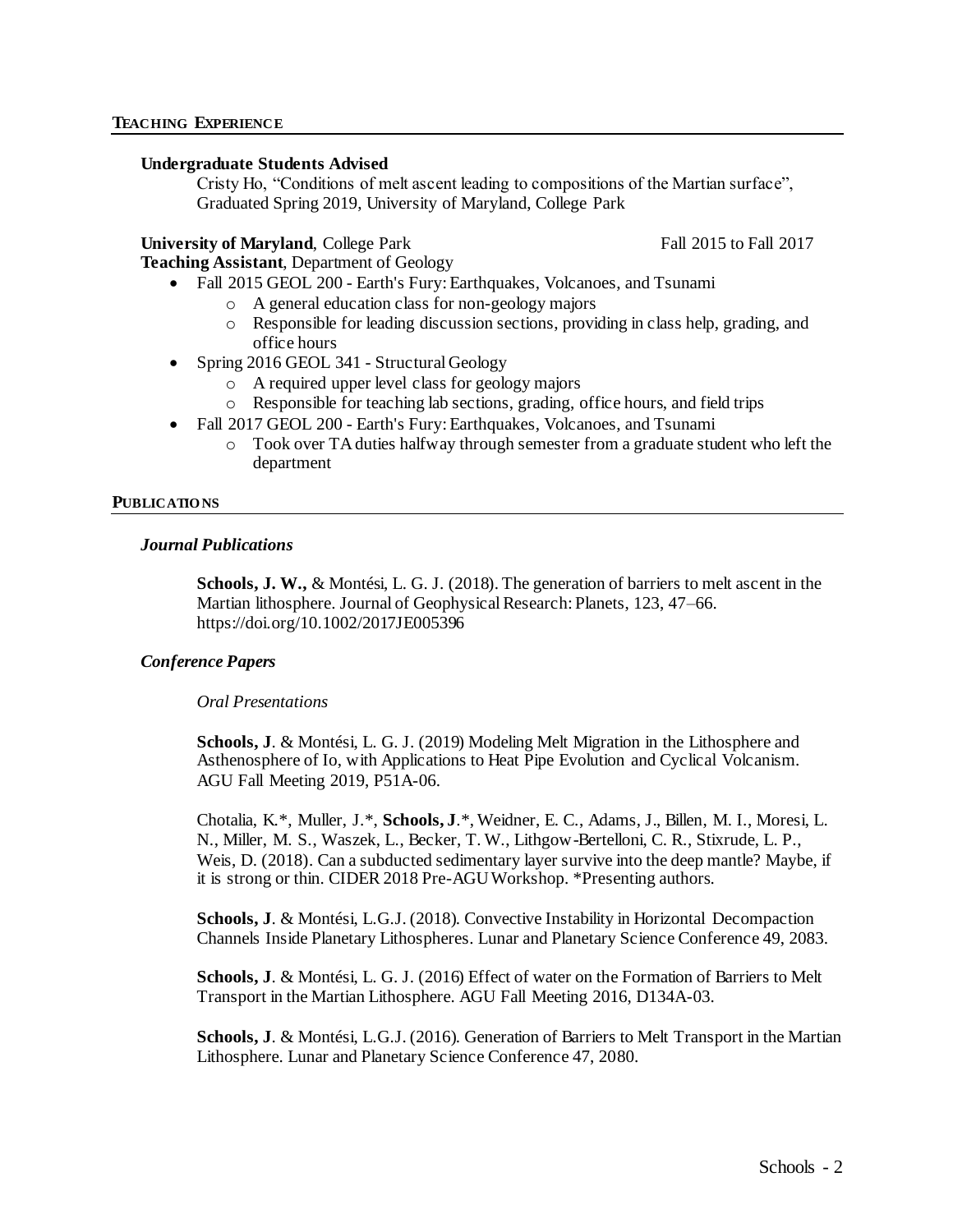#### *Poster Presentations*

**Schools, J.,** Adams, J., Chotalia, K., Muller, J., Weidner, E. C., Billen, M. I., Moresi, L. N., Miller, M. S. (2019) Slab-wedge Coupling Promotes Deep Subduction of Sediment: Geodynamic Insights to Mantle Geochemical Heterogeneity. AGU Fall Meeting 2019, DI33B-0036.

**Schools, J**. & Montési, L.G.J. (2019). The Lifespan of Heat Pipes on Io, Modeled with Melt Migration. Lunar and Planetary Science Conference 50, 3182.

**Schools, J**. & Montési, L. G. J. (2018) Decompaction channel formation and elevation in planetary lithospheres. AGU Fall Meeting 2018, DI43C-0048.

Muller, J., **Schools, J**., Chotalia, K., Weidner, E. C., Adams, J., Billen, M. I., Moresi, L. N., Miller, M. S., Waszek, L., Becker, T. W., Lithgow-Bertelloni, C. R., Stixrude, L. P., Weis, D. (2018) Can a subducted sedimentary layer survive into the deep mantle? Maybe, if it is strong or thin. AGU Fall Meeting 2018, DI23B-0040.

**Schools, J**. & Montési, L. G. J. (2018) Convective instability in horizontal decompaction channels in planetary lithospheres. 2018 Joint Meeting of the Canadian Geophysical Union (CGU), Canadian Soil Science Society (CSSS), Computational Infrastructure in Geodynamics (CIG), Eastern Section of the Seismological Society of America (ES-SSA) and the Canadian Society for Agricultural and Forest Meteorology (CSAFM), CIG\_03 #13.

**Schools, J**. & Montési, L. G. J. (2017) Convection in horizontal decompaction channels at the base of the lithosphere. AGU Fall Meeting 2017, DI51A-0285.

**Schools, J**. & Montési, L.G.J. (2017). Formation of Barriers to Melt Ascent at the Base of the Ionian Lithosphere. Lunar and Planetary Science Conference 48, 1964.

## **PRO FESSIO NAL TRAINING**

## **CIDER 2018 Summer Program**

Cooperative Institute for Dynamic Earth Research (CIDER), Santa Barbara, California, July 9 – August 3, 2018

Description: The summer program is structured as two weeks of seminar focusing on subdiscipline specific issues in the geosciences, with the theme of heterogeneity in the deep mantle, followed by two weeks of collaboration between junior and senior scientists from the different subdisciplines to start a research project devoted to solving one of the raised issues. My research group focused on sediment survival during subduction into the deep mantle as an explanation for certain isotopic signatures in ocean island basalts. My research group chose to continue working on this project after CIDER, with the goal of publishing the work.

#### **2018 ASPECT Hackathon**

Computational Infrastructure for Geodynamics, Petaluma, California, June 18-28, 2018 Description: Developers and users of the finite element modeling software ASPECT work side-byside to improve and develop both the software itself and user models. My work this year focused on writing a new post-processor to calculate the seismic velocities and velocity anomalies of models with melting involved.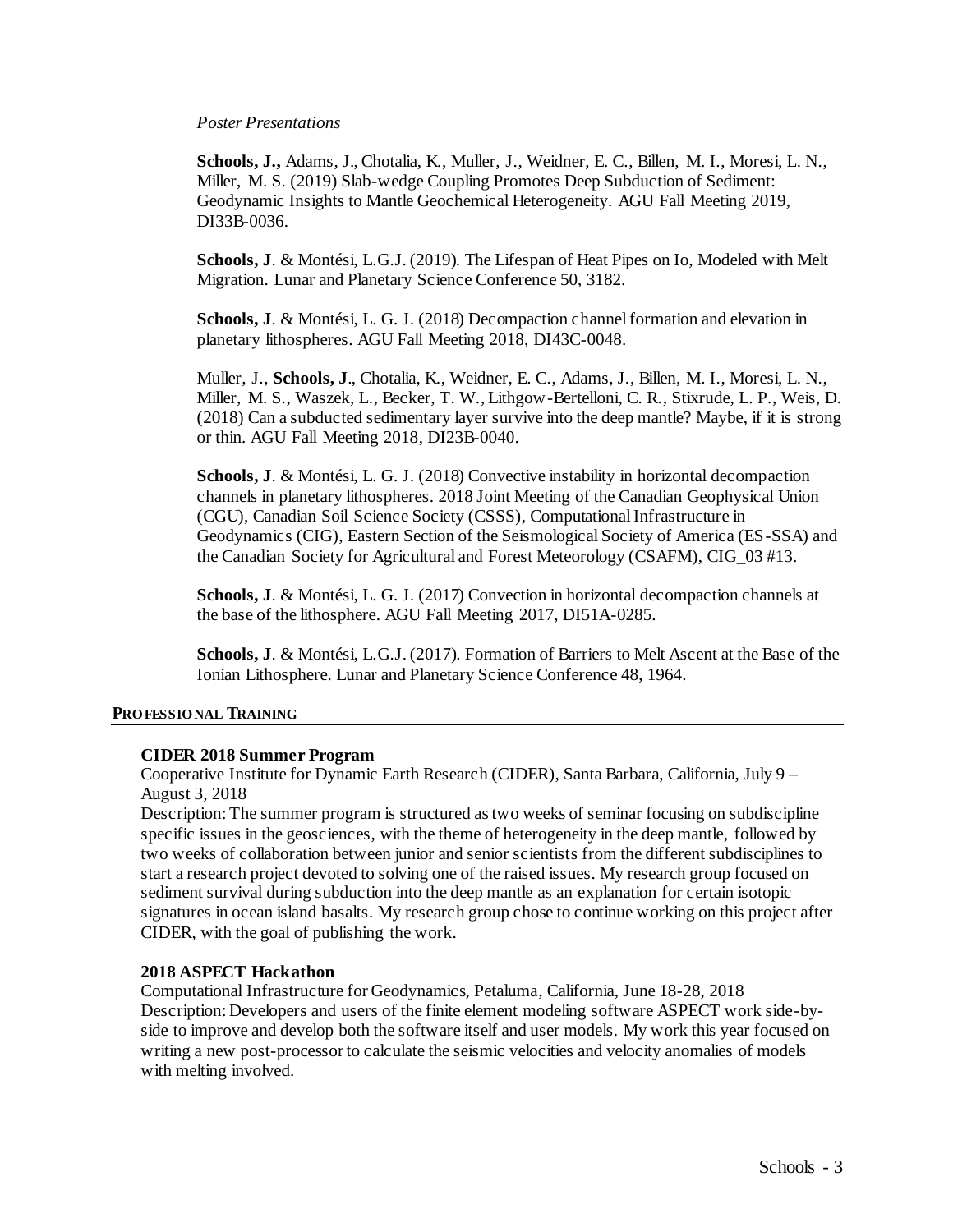# **2017 ASPECT Hackathon**

Computational Infrastructure for Geodynamics, Blue Ridge, Georgia, May 6-17,, 2017 Description: Developers and users of the finite element modeling software ASPECT work side-byside to improve and develop both the software itself and user models. My work this year focused on improving the tracer particles in ASPECT, specifically having them follow the melt velocity as well as the solid.

# **NASA Planetary Volcanology Workshop**

University of Hawaii at Manoa, Kīlauea Volcano, Hawai'i, July 12-19 2016 Description: Field mapping workshop based on studying volcanic features analogous to those on Mars that have been imaged by orbiting satellites and rovers and comparing their field appearance to their appearance in remotely-sensed images.

## **Thermodynamic modeling with alphaMELTS and other MELTS software**

Caltech MAGMA Group, College Park, Maryland, January 12-14, 2015 Description: Software workshop and tutorial on using the alphaMELTS thermodynamic calculator.

## **Summer Field Geology**

University of California Santa Cruz Earth and Planetary Science Department, Near Bishop, California, June 20-July 25, 2014

Description: Mapped geological features in the Eastern Sierra mountains, Long Valley caldera, and the White-Inyo mountains, specifically the Poleta fold belt. Work incorporated field activities with ArcGIS mapping.

#### **PRO FESSIO NAL AFFILIATIO NS**

- American Geophysical Union Member, 2014-Present
- Canadian Geophysical Union Member, 2018-Present
- Geological Society of Washington Member, 2015-2020

## **PRO FESSIO NAL SERVICE**

## **Reviewer**

Journal of Geophysical Research: Planets

## **Session Convener**

2018 AGU Fall Meeting. DI42A and DI43C: Geophysical Signals of Volatiles, Melting, and Thermochemical Heterogeneity.

#### **CO MMUNITY SERVICE**

# **University of Maryland, Department of Geology**

- Undergraduate Presentation Workshop, 2015-2020
	- o I run a workshop through the University of Maryland Geology club designed to practice and streamline undergraduate theses presentations twice a semester.